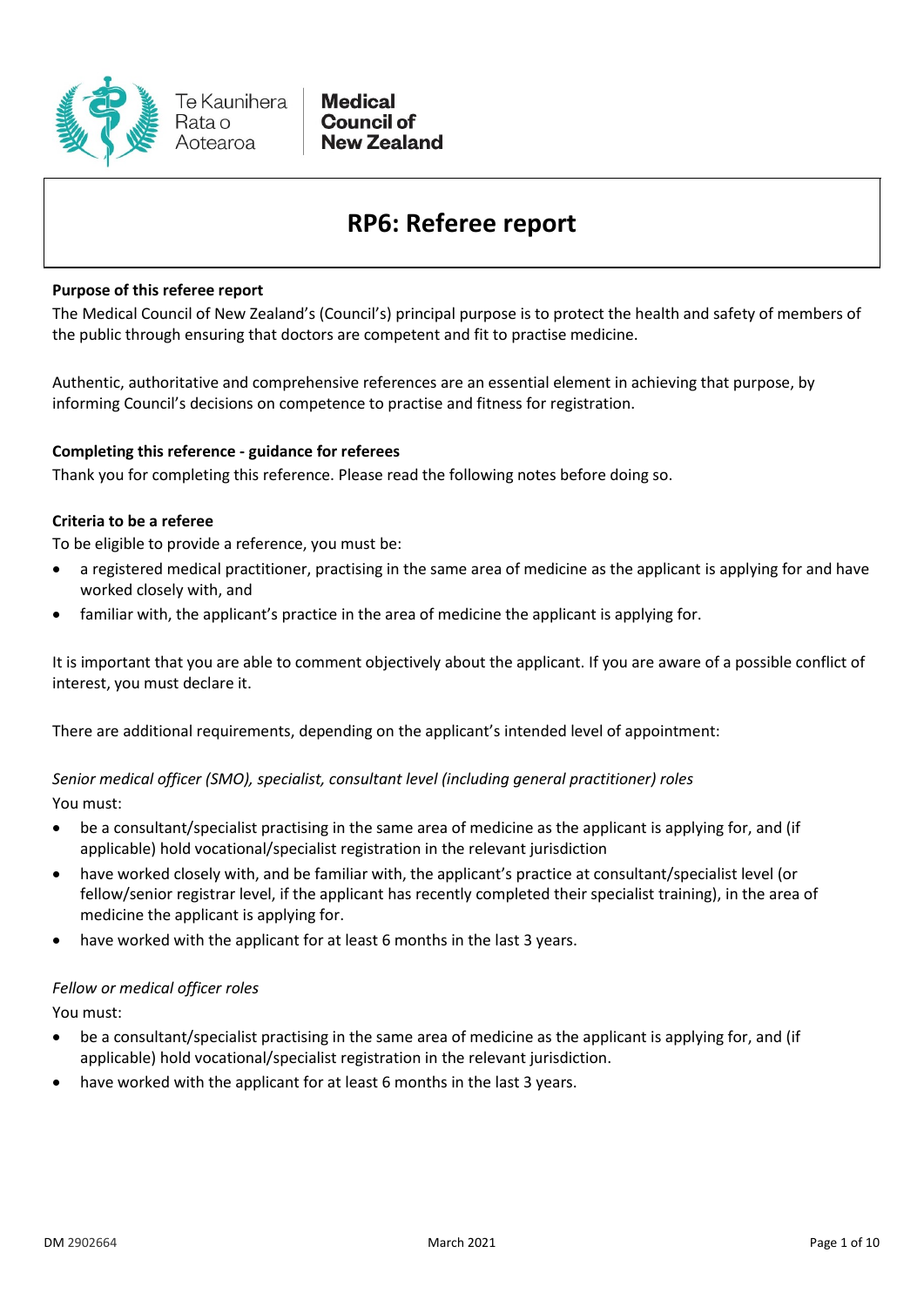#### *Registrar roles*

- You must be a consultant/specialist practising in the same area of medicine as the applicant is applying for, and (if applicable) hold vocational/specialist registration in the relevant jurisdiction.
- You must either:
	- o have worked with the applicant for at least 6 months in the last 3 years; or
	- o for applicants currently participating in a vocational training programme or in a residency program and rotating every 4-6 months, have worked with them for the entirety of the rotation, which must have been taken place entirely within the last 3 years

#### *House officer roles*

- You must be a senior medical colleague to the applicant.
- You must either:
	- o have worked with the applicant for at least 6 months in the last 3 years; or
	- o for applicants currently working as house officers and rotating across different areas of medicine every 3- 4 months, have worked with them for the entirety of the rotation, which must have been taken place entirely within the last 3 years.

### **Completing the referee report form**

- Please complete sections 1 to 4.
- If the applicant is applying for a specialist-level role (including general practitioner), also complete section 5.
- If you are not able to complete a question, please include a brief explanation.
- References must be completed personally by you, as referee.

#### **Confidentiality of this reference**

Under the Privacy Act 2020, any information provided in this reference must be disclosed to the applicant on request. Council may also share the content of the reference with the applicant, if further information is required from the applicant. If you are **unable** or **unwilling** to answer any questions please indicate this in your response and provide a brief explanation.

#### **Council's policy on reference requirements**

Council's [policy on reference requirements](https://www.mcnz.org.nz/registration/getting-registered/registration-policy/reference-requirements/) is available on our website. For further information, please contact [registration@mcnz.org.nz.](mailto:registration@mcnz.org.nz)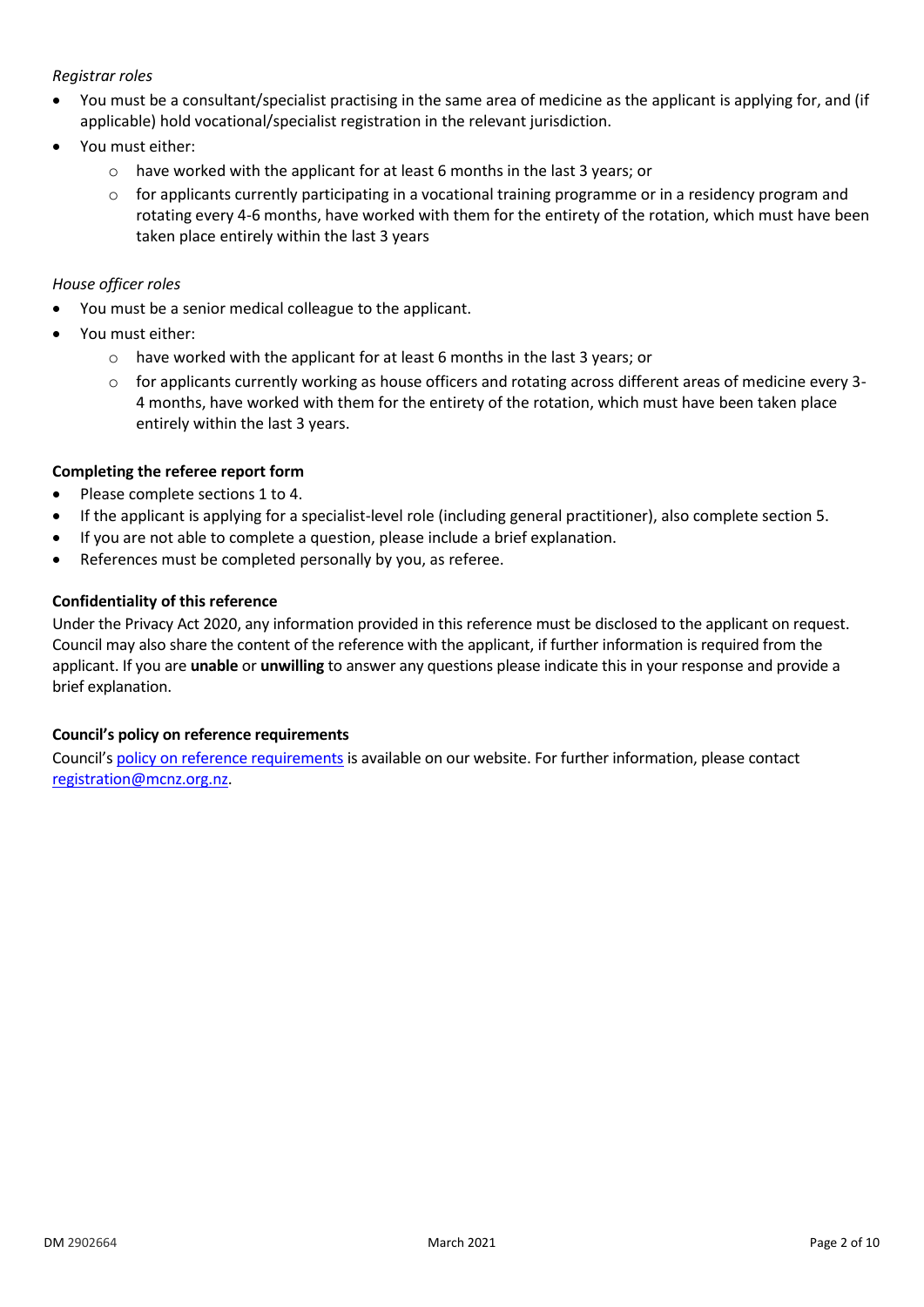

Te Kaunihera Rata o Aotearoa

**Medical Council of New Zealand** 

# **RP6: Referee report**

| <b>SECTION ONE - Applicant's details</b>                                                            |                                                     |                   |            |        |           |                                                                              |
|-----------------------------------------------------------------------------------------------------|-----------------------------------------------------|-------------------|------------|--------|-----------|------------------------------------------------------------------------------|
| Family name                                                                                         |                                                     |                   |            |        |           |                                                                              |
| Given name(s)                                                                                       |                                                     |                   |            |        |           |                                                                              |
| Date of birth                                                                                       | DD/MM/YYYY                                          |                   |            |        |           |                                                                              |
| Level of appointment (if known)                                                                     |                                                     |                   |            |        |           | House officer / Registrar / Fellow / Medical Officer / Specialist/consultant |
| <b>SECTION TWO - Referee's details</b>                                                              |                                                     |                   |            |        |           |                                                                              |
| Full name (as on your medical<br>register)                                                          |                                                     |                   |            |        |           |                                                                              |
| Registration/Licence number                                                                         |                                                     |                   |            |        |           |                                                                              |
| Email                                                                                               |                                                     |                   |            |        |           |                                                                              |
| Phone                                                                                               |                                                     |                   |            |        |           |                                                                              |
| Medical qualifications (including<br>specialist qualifications/certification)                       |                                                     |                   |            |        |           |                                                                              |
| Workplace where you worked with<br>the applicant                                                    |                                                     |                   |            |        |           |                                                                              |
| Position/title at this organisation                                                                 |                                                     |                   |            |        |           |                                                                              |
| Relationship to applicant                                                                           | $\Box$ Peer<br>$\Box$ Other (please specify) $\Box$ | $\Box$ Supervisor |            |        |           | $\Box$ Clinical director/head of department                                  |
| Is English your first language?                                                                     |                                                     | $\Box$ Yes        |            | $\Box$ | <b>No</b> |                                                                              |
| How long have you worked with the applicant?                                                        |                                                     | From:             | DD/MM/YYYY |        | To:       | DD/MM/YYYY                                                                   |
| Please indicate below the basis on which you are primarily making your assessment of the applicant: |                                                     |                   |            |        |           |                                                                              |

 $\Box$  First hand knowledge/direct observation  $\Box$  Information from colleagues

 $\Box$  Information from other medical staff  $\Box$  Other (please explain):

## **SECTION THREE – Declaration**

- I declare that I am the person named as the applicant's referee, that I hold the above qualifications, and that the information I have given regarding the applicant is true and correct.
- I understand that the information I have provided is to be used by the Medical Council and its agents for the purposes of considering the applicant's application for registration in New Zealand, and may be disclosed to agents of the Council for these purposes.
- I understand that the information I have provided may be disclosed to the applicant as part of the process of considering the applicant's application for registration in New Zealand.

Referee's signature and the contract of the Date DD/MM/YYYY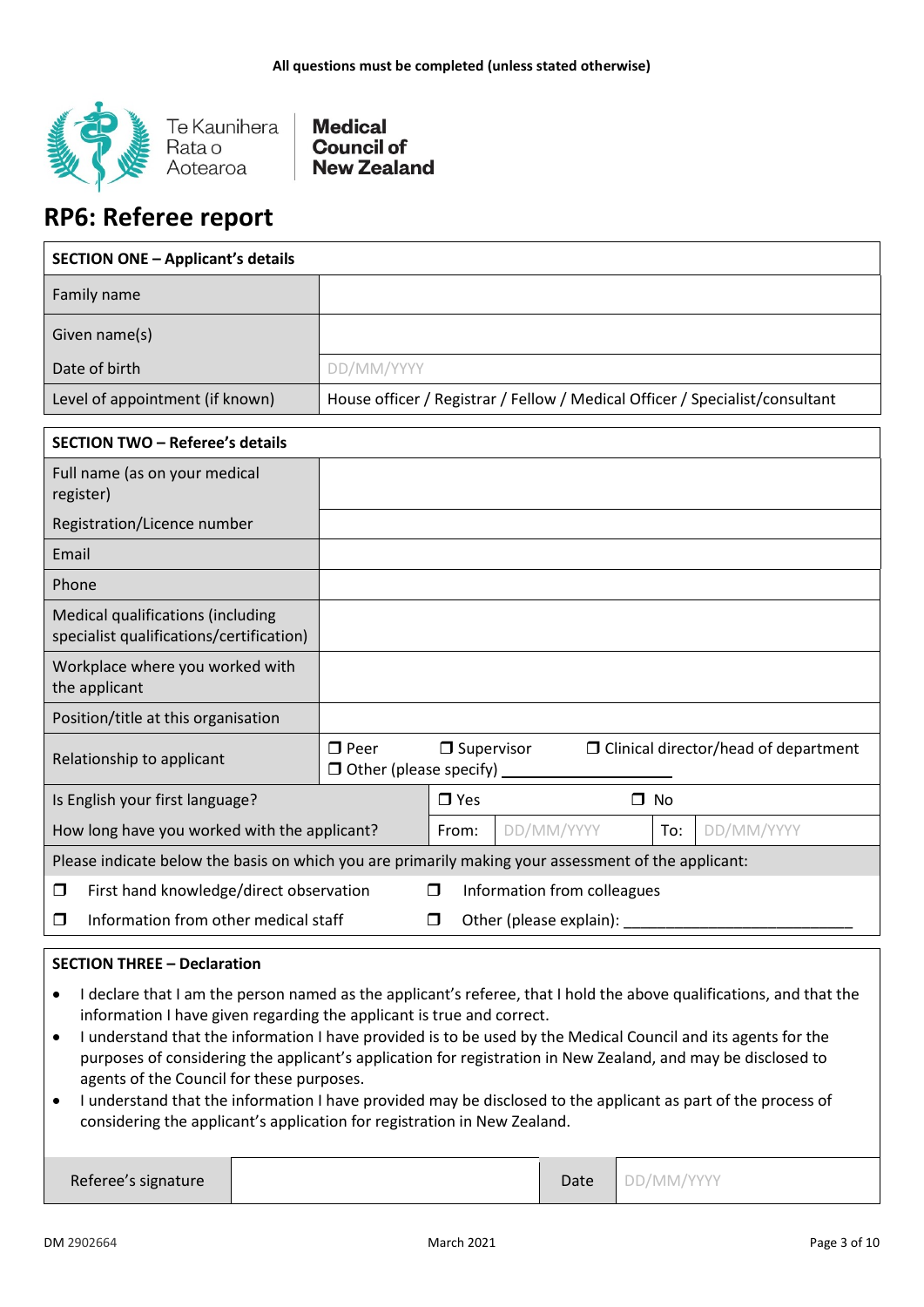| SECTION FOUR - To be completed by the referee for all applications                                |           |                                                                                                                                                                                                                                                                   |  |
|---------------------------------------------------------------------------------------------------|-----------|-------------------------------------------------------------------------------------------------------------------------------------------------------------------------------------------------------------------------------------------------------------------|--|
| 1.                                                                                                |           | Medical/clinical knowledge and application                                                                                                                                                                                                                        |  |
| 1.1                                                                                               |           | How would you rate the applicant's knowledge, skills and ability in a clinical context?                                                                                                                                                                           |  |
|                                                                                                   | Comments: |                                                                                                                                                                                                                                                                   |  |
| 1.2                                                                                               |           | How would you describe the applicant's ability to integrate cognitive and clinical skills, and to consider<br>alternatives in making diagnostic and therapeutic decisions and provide comprehensive high quality care?<br>Please give examples where appropriate. |  |
|                                                                                                   | Comments: |                                                                                                                                                                                                                                                                   |  |
| 1.3                                                                                               |           | How would you describe the applicant's ability to critically assess information, identify major issues, make<br>timely decisions and act upon them? Please give examples where appropriate.                                                                       |  |
|                                                                                                   | Comments: |                                                                                                                                                                                                                                                                   |  |
| How would you rate the applicant's ability to accept responsibility in a clinical context?<br>1.4 |           |                                                                                                                                                                                                                                                                   |  |
|                                                                                                   | Comments: |                                                                                                                                                                                                                                                                   |  |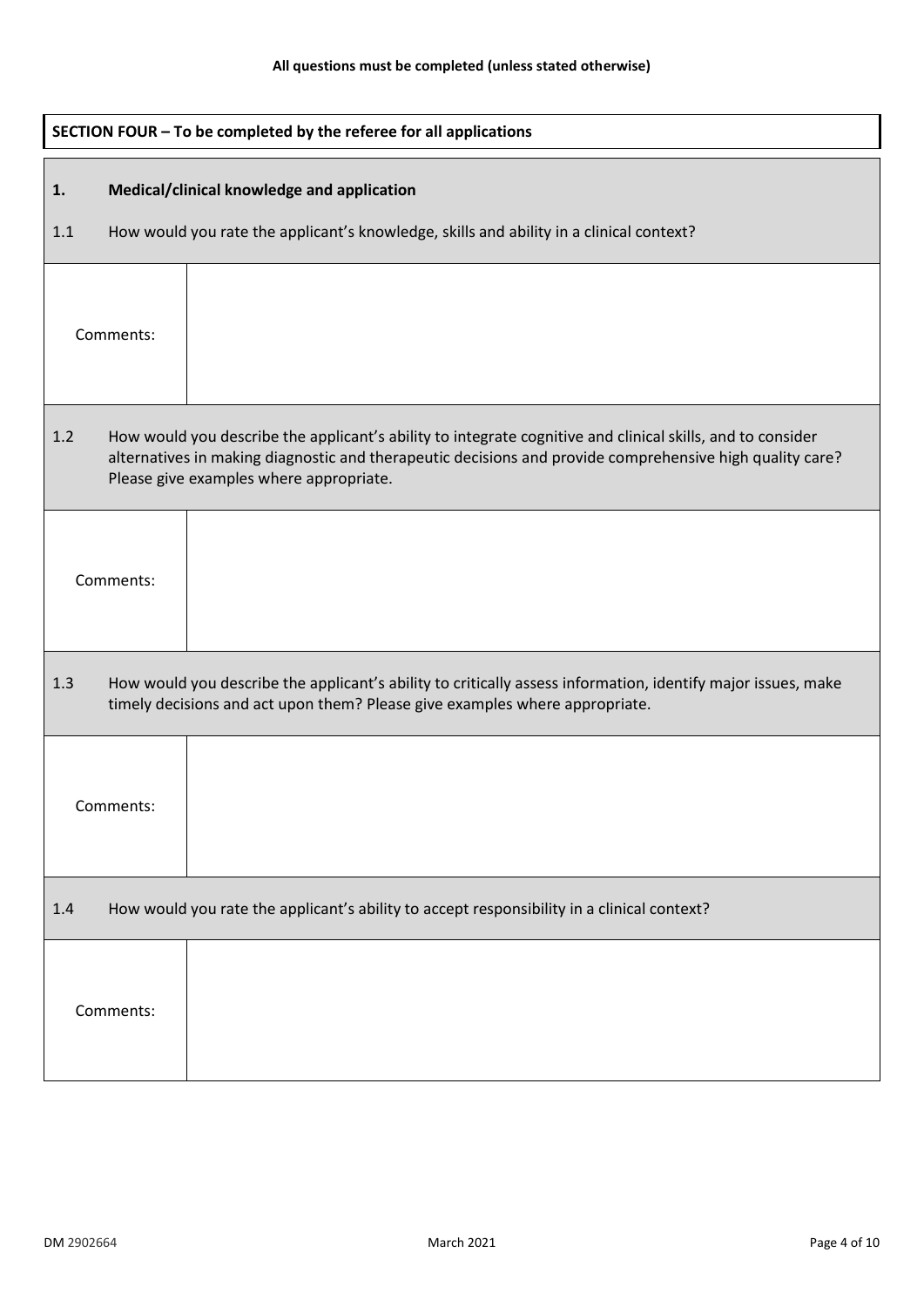| 2.  | <b>Record-keeping</b> |                                                                                                                                                                                                               |
|-----|-----------------------|---------------------------------------------------------------------------------------------------------------------------------------------------------------------------------------------------------------|
| 2.1 |                       | Does the applicant maintain an acceptable standard of clinical note-keeping and other record-keeping tasks<br>(such as managing laboratory information, imaging information, and referral/recall management)? |
|     | Comments:             |                                                                                                                                                                                                               |

| 3.                                                                                           | <b>Organisational skills</b>                                                                                                                                                                                                                                                             |  |  |  |
|----------------------------------------------------------------------------------------------|------------------------------------------------------------------------------------------------------------------------------------------------------------------------------------------------------------------------------------------------------------------------------------------|--|--|--|
| 3.1                                                                                          | How would you describe the applicant's ability to plan, co-ordinate and complete administrative tasks<br>associated with medical care (for example, liaising with theatre staff, clinic staff or allied health professionals,<br>or completing discharge summaries in a timely fashion)? |  |  |  |
|                                                                                              | Comments:                                                                                                                                                                                                                                                                                |  |  |  |
| How would you rate the applicant's ability to handle pressure and/or a busy workload?<br>3.2 |                                                                                                                                                                                                                                                                                          |  |  |  |
|                                                                                              | Comments:                                                                                                                                                                                                                                                                                |  |  |  |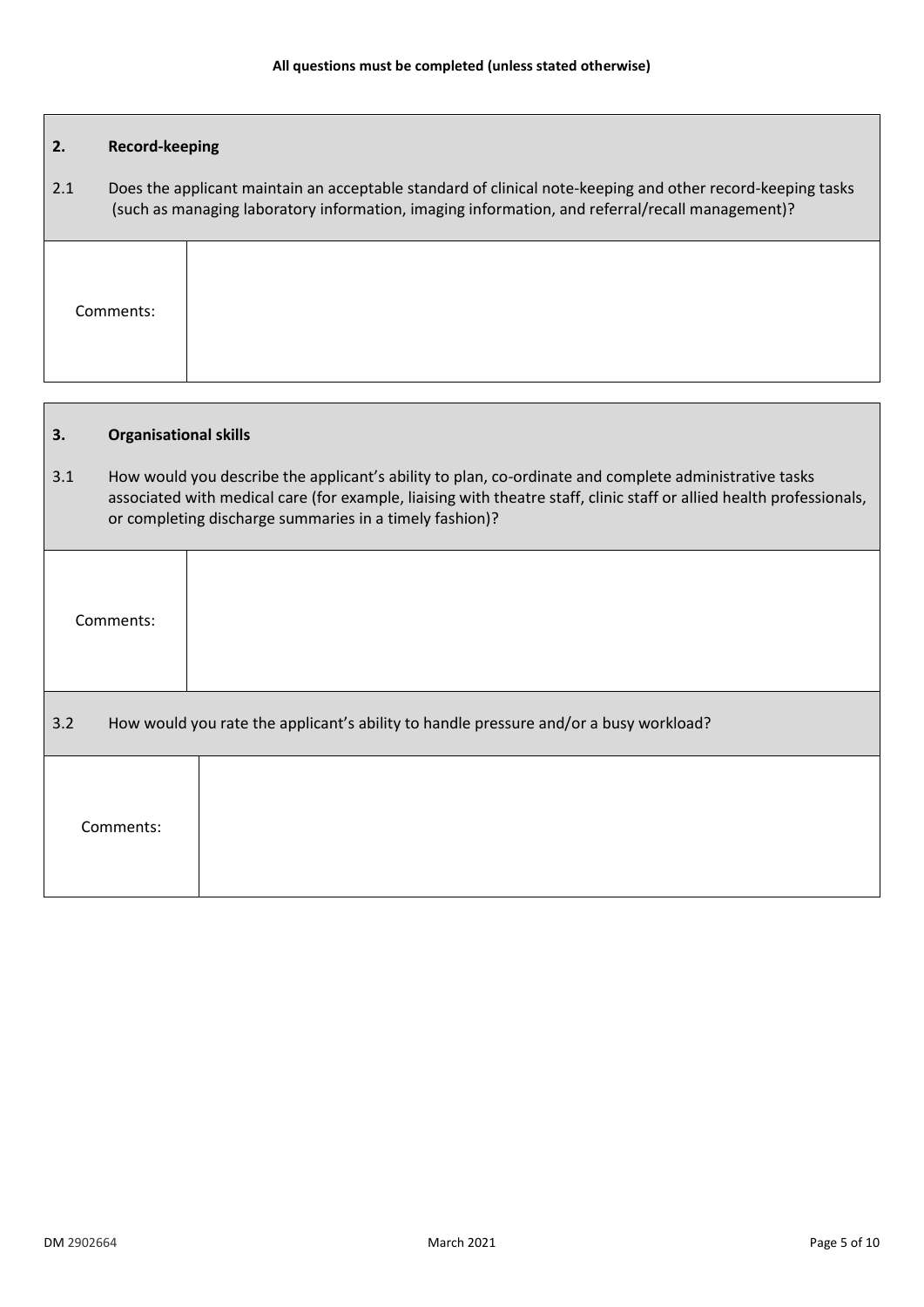| 4.                                                                                                | <b>Communication and relationship skills</b>                                                                        |  |  |  |  |
|---------------------------------------------------------------------------------------------------|---------------------------------------------------------------------------------------------------------------------|--|--|--|--|
| 4.1                                                                                               | How would you rate the applicant's ability to communicate in, and comprehend, English in a clinical<br>environment? |  |  |  |  |
|                                                                                                   | Comments:                                                                                                           |  |  |  |  |
| 4.2<br>How well does the applicant demonstrate interpersonal skills with patients and colleagues? |                                                                                                                     |  |  |  |  |
|                                                                                                   | Comments:                                                                                                           |  |  |  |  |

 $\mathbf{r}$ 

÷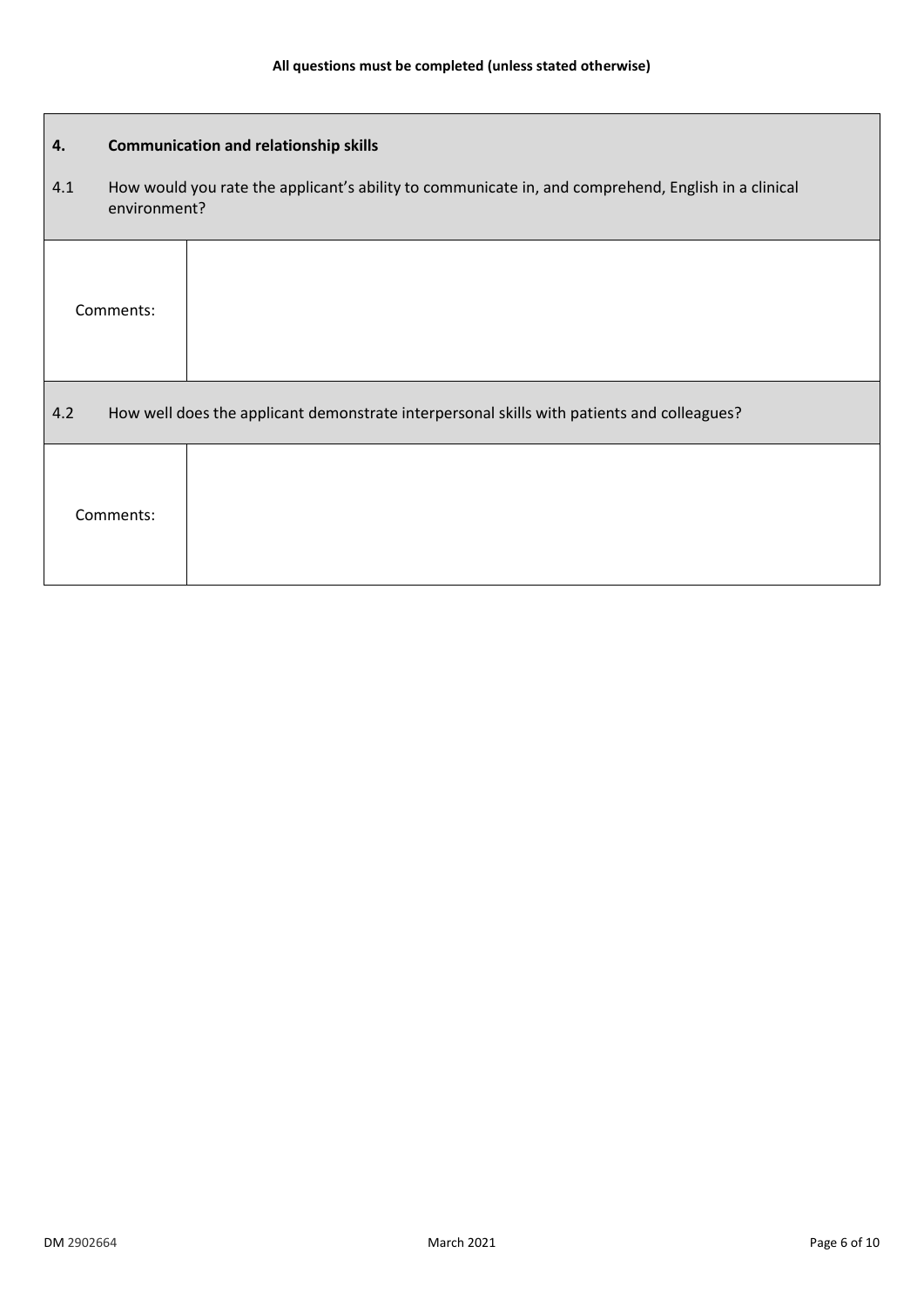| 5.  | <b>Professional attitudes</b>                                                                                                                                                                                                                                                     |                                                                                                                                          |  |
|-----|-----------------------------------------------------------------------------------------------------------------------------------------------------------------------------------------------------------------------------------------------------------------------------------|------------------------------------------------------------------------------------------------------------------------------------------|--|
| 5.1 |                                                                                                                                                                                                                                                                                   | How would you describe the applicant's ethical and professional behaviour towards patients and families?                                 |  |
|     | Comments:                                                                                                                                                                                                                                                                         |                                                                                                                                          |  |
| 5.2 | members?                                                                                                                                                                                                                                                                          | How would you describe the applicant's ethical and professional behaviour towards colleagues and team                                    |  |
|     | Comments:                                                                                                                                                                                                                                                                         |                                                                                                                                          |  |
| 5.3 |                                                                                                                                                                                                                                                                                   | What is the applicant's approach when encountering an unusual or difficult situation, including their<br>willingness to seek assistance? |  |
|     | Comments:                                                                                                                                                                                                                                                                         |                                                                                                                                          |  |
| 5.4 | The practice environment in New Zealand can sometimes be very different to that encountered in other<br>countries. How would you rate the applicant's ability to adapt to new situations? How would you see the<br>applicant adapting to a new practice and cultural environment? |                                                                                                                                          |  |
|     | Comments:                                                                                                                                                                                                                                                                         |                                                                                                                                          |  |

Г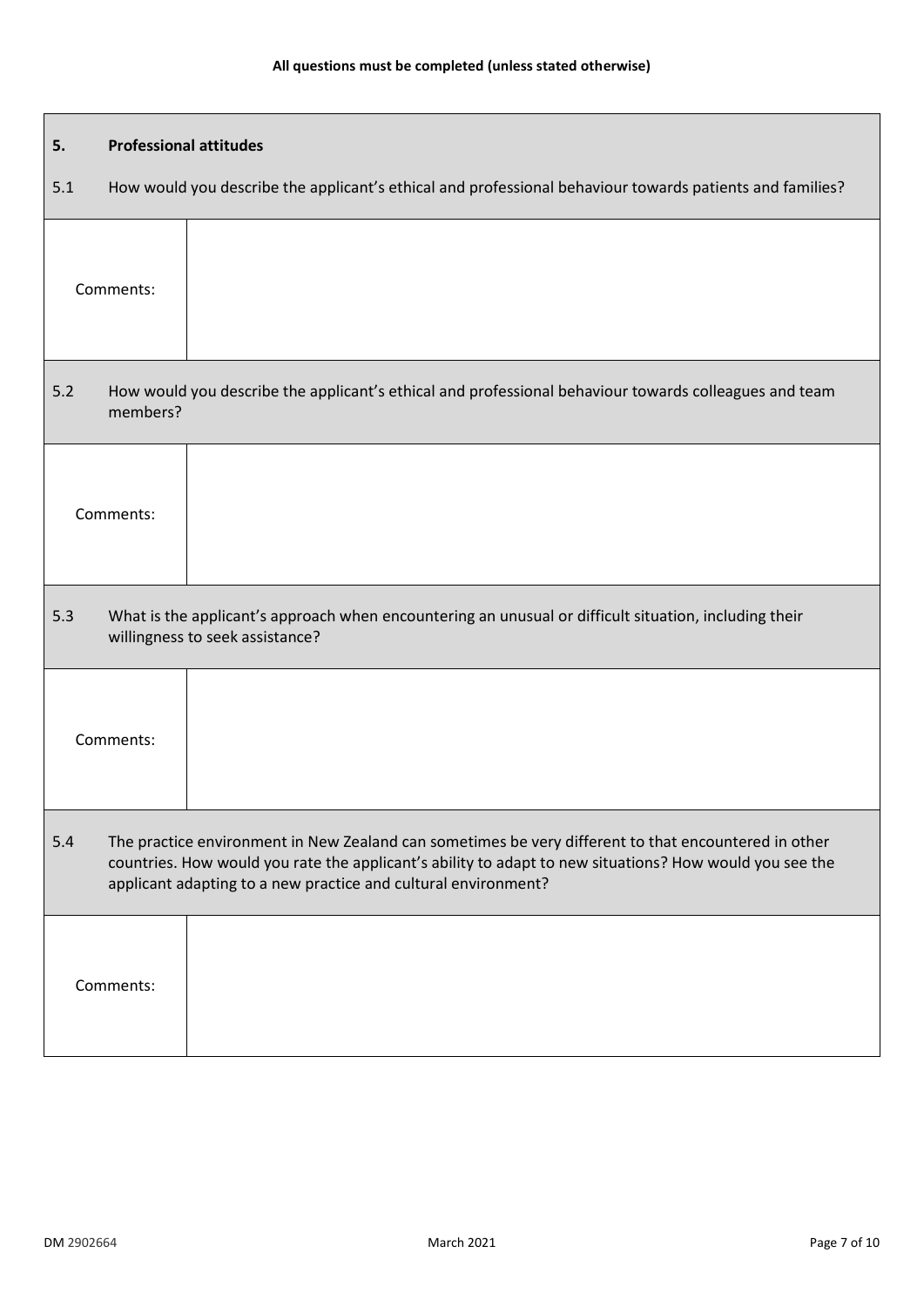| 6.    | <b>Fitness to practise</b>                                                                                                                                                                                  |
|-------|-------------------------------------------------------------------------------------------------------------------------------------------------------------------------------------------------------------|
| 6.1   | To the best of your knowledge, does the applicant have any mental or physical condition (including<br>substance abuse or dependency) that may affect the applicant's performance as a medical practitioner? |
|       | Comments:                                                                                                                                                                                                   |
| $6.2$ | To the best of your knowledge, is there any current or past disciplinary action or legal proceeding<br>against the applicant?                                                                               |
|       | Comments:                                                                                                                                                                                                   |
| 6.3   | Are there any other issues you think Council should be aware of?                                                                                                                                            |
|       | Comments:                                                                                                                                                                                                   |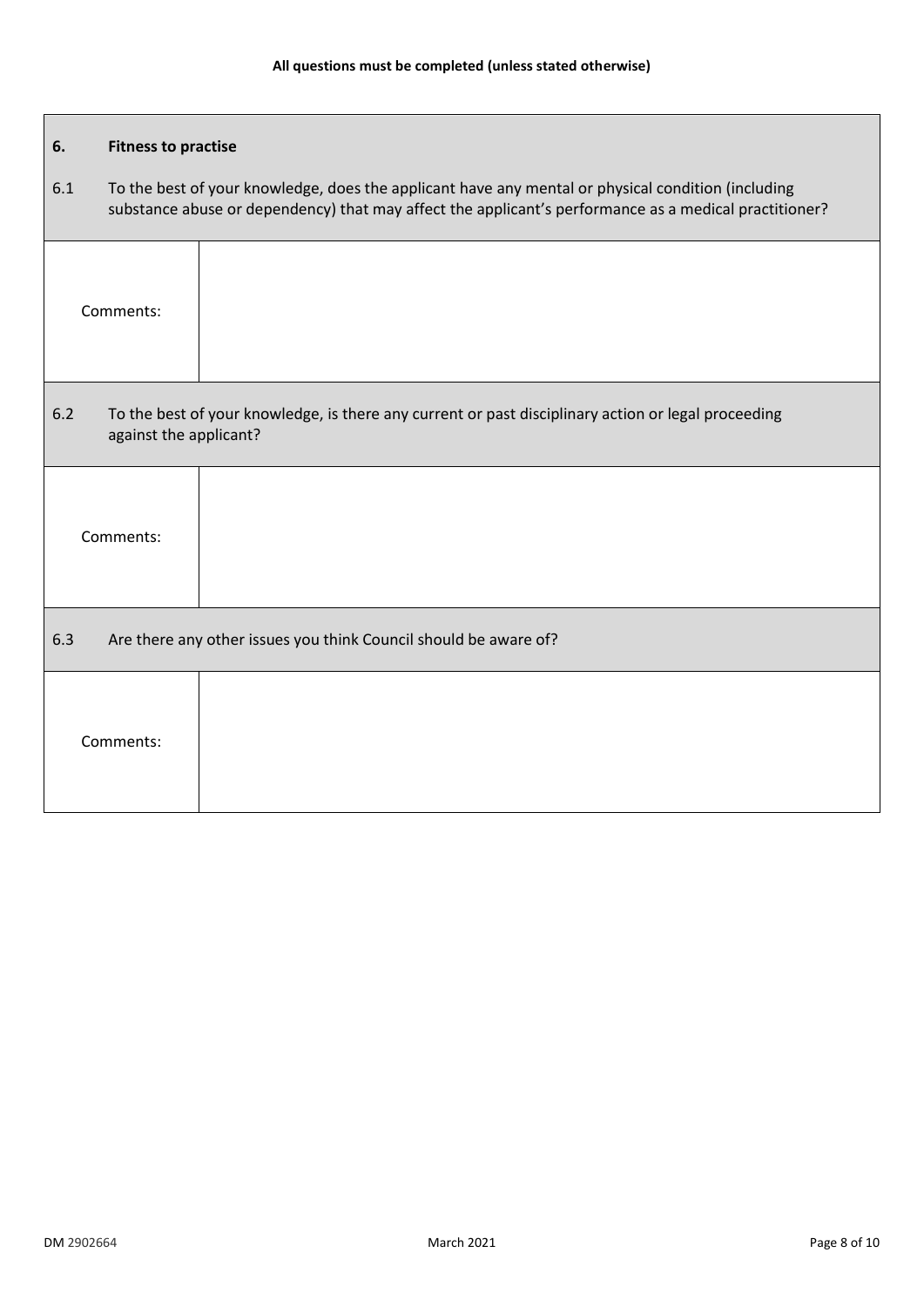| 7.                                                                                    |           | <b>Strengths and weaknesses</b>                                    |  |
|---------------------------------------------------------------------------------------|-----------|--------------------------------------------------------------------|--|
| 7.1                                                                                   |           | What would you describe as the applicant's main strengths?         |  |
|                                                                                       | Comments: |                                                                    |  |
| 7.2                                                                                   |           | What would you describe as the applicant's weaknesses/limitations? |  |
|                                                                                       | Comments: |                                                                    |  |
| How would you rate the applicant's ability to recognise their own limitations?<br>7.3 |           |                                                                    |  |
|                                                                                       | Comments: |                                                                    |  |